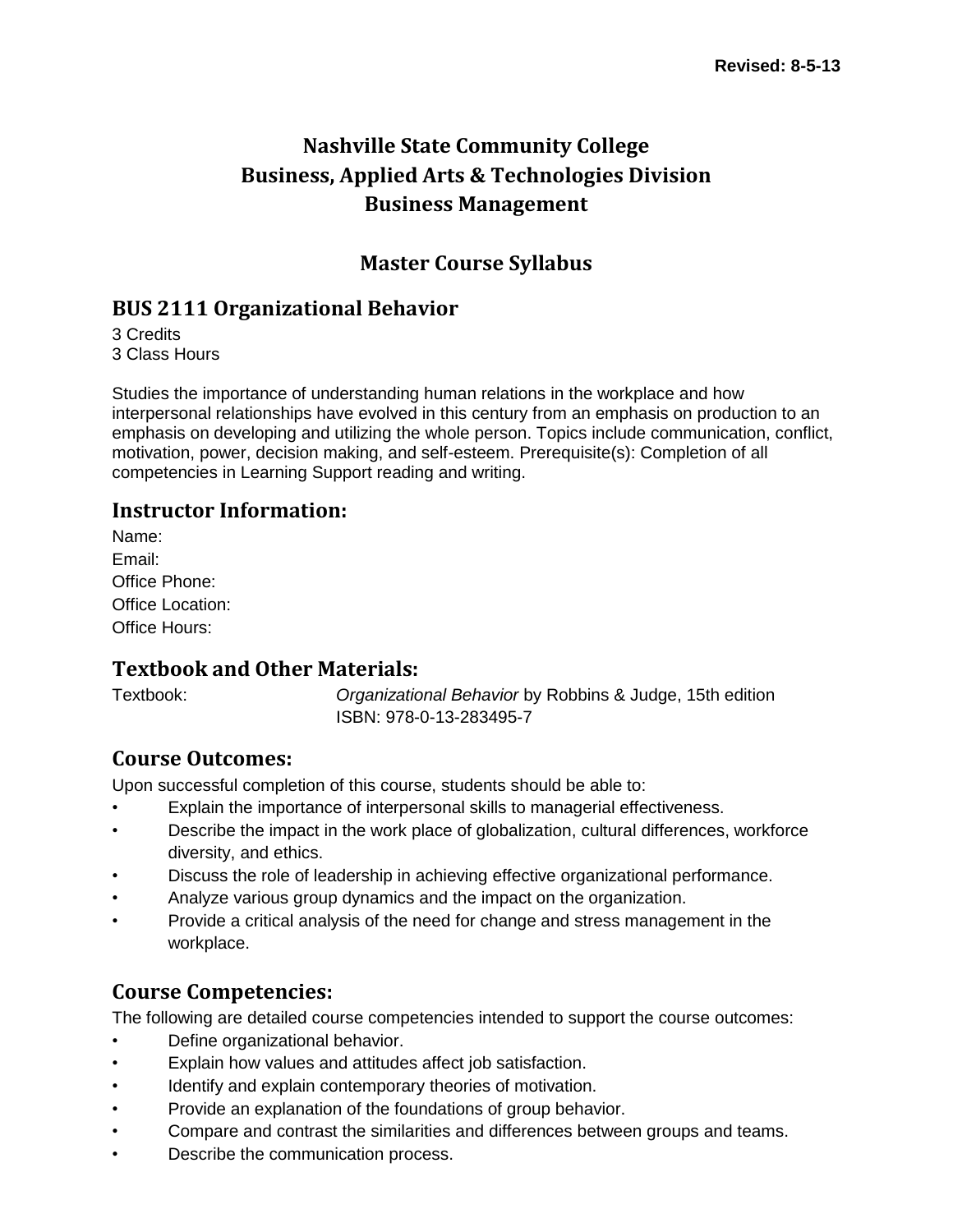- Provide a critical analysis of the basic approaches to leadership.
- Differentiate between power and politics.
- Distinguish functional from dysfunctional conflict.
- Discuss organizational culture and how it impacts the organization.
- Describe techniques for implementing change in an organization.

#### **Topics to be Covered:**

I. Introduction

A. What is Organizational Behavior?

- II. The Individual
	- A. Foundations of Individual Behavior
	- B. Attitudes and Job Satisfaction
	- C. Personality and Values
	- D. Motivation Concepts
	- E. Motivation: From Concepts to Applications
- III. The Group
	- A. Foundations of Group Behavior
	- B. Understanding Work Teams
	- C. Communication
	- D. Basic Approaches to Leadership
	- E. Contemporary Issues in Leadership
	- F. Power and Politics
	- G. Conflict and Negotiation
- IV. The Organization System
	- A. Organizational Culture
- V. Organizational Dynamics.
	- A. Organizational Change and Stress Management

### **Grading Policy**

Grading Criteria may vary by instructor. Please refer to the syllabus for your course section for the correct information. This information will be supplied by the instructor at the beginning of the course.

### **Grading Scale:**

| Grade | <b>Average</b> | <b>Points</b> |
|-------|----------------|---------------|
| А     | $90 - 100$     |               |
| В     | $80 - 89$      |               |
| C     | $70 - 79$      |               |
| D     | $60 - 69$      |               |
|       | Under 60       |               |

### **Attendance Policy**

A student is expected to attend all scheduled classes and laboratories. Each instructor will formulate an attendance policy and provide it on the course syllabus. Absences are counted from the first scheduled meeting of the class, and it is the responsibility of each student to know the attendance policy of each instructor in whose class he/she is enrolled. If a student is absent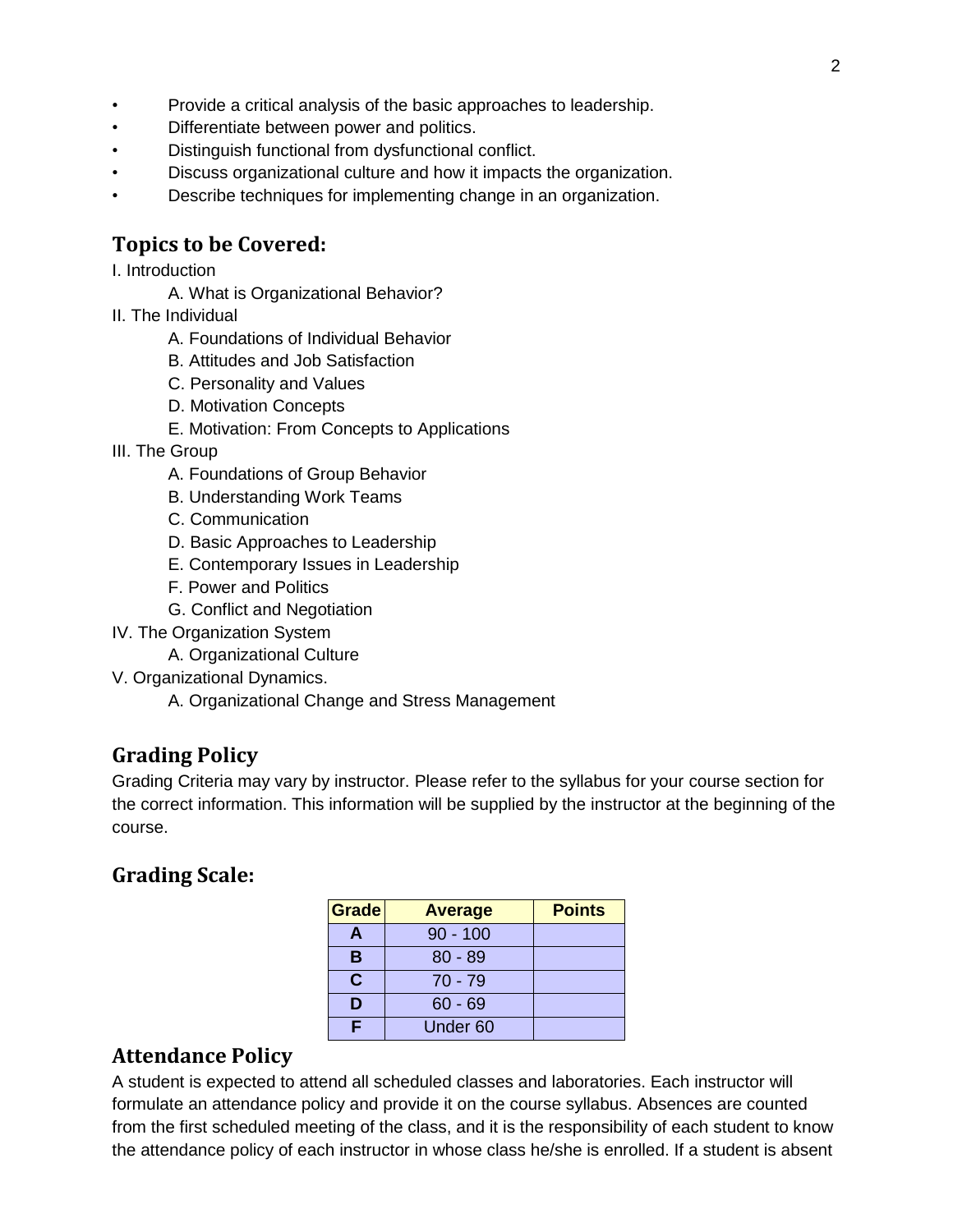from a class, he/she should give an advanced explanation to the instructor. Absences in a course may affect a student's final grade. The student is responsible for all assigned work in the course regardless of excused or unexcused absences. Tardiness may also affect a student's final grade.

Failure to attend class will result in a final course grade of "FA" or "FN" (see explanation below) depending on the individual instructor's course policy.

FA= failure, attendance-related (unofficial withdrawal) Last recorded date of attendance required.

FN= failure, never attended class (unofficial withdrawal)

## **Student Communication Channels**

It is the student's responsibility to check D2L and MyNSCC email on a regular basis. These are the official communication channels between the college and students. Students are responsible for the information communicated through those channels. D2L contains specific course information and MyNSCC contains information important for other purposes.

## **Early Warning System**

Nashville State Community College has implemented an Early Warning System to notify students via e-mail about academic problems such as poor classroom attendance, poor performance on assignments/tests, poor communication skills, late/missing assignments, and/or lack of classroom participation. Please note that Early Warning Alerts do not affect a student's academic standing.

### **ADA Compliance Statement**

Nashville State complies with the Americans with Disabilities Act. If you wish to request any special accommodations for any courses in which you are enrolled, contact the Student Disabilities Office at 353.3721.

## **Classroom Misconduct**

Nashville State Community College has a zero tolerance policy for disruptive conduct in the classroom. Students whose behavior disrupts the classroom will be subject to disciplinary sanctions. Please consult your Student Handbook for more specific details.

The instructor has primary responsibility for control over classroom behavior and maintenance of academic integrity. He/she can order temporary removal or exclusion from the classroom of any student engaged in disruptive conduct or in conduct which violates the general rules and regulations of the College.

Disruptive behavior in the classroom may be defined as, but is not limited to, behavior that obstructs or disrupts the learning environment (e.g., offensive language, harassment of students and professors, repeated outbursts from a student which disrupt the flow of instruction or prevent concentration on the subject taught, failure to cooperate in maintaining classroom decorum, etc.), the continued use of any electronic or other noise or light emitting device which disturbs others (e.g., disturbing noises from beepers, cell phones, palm pilots, lap-top computers, games, etc.).

Please be aware that children are not allowed in class or unattended on campus.